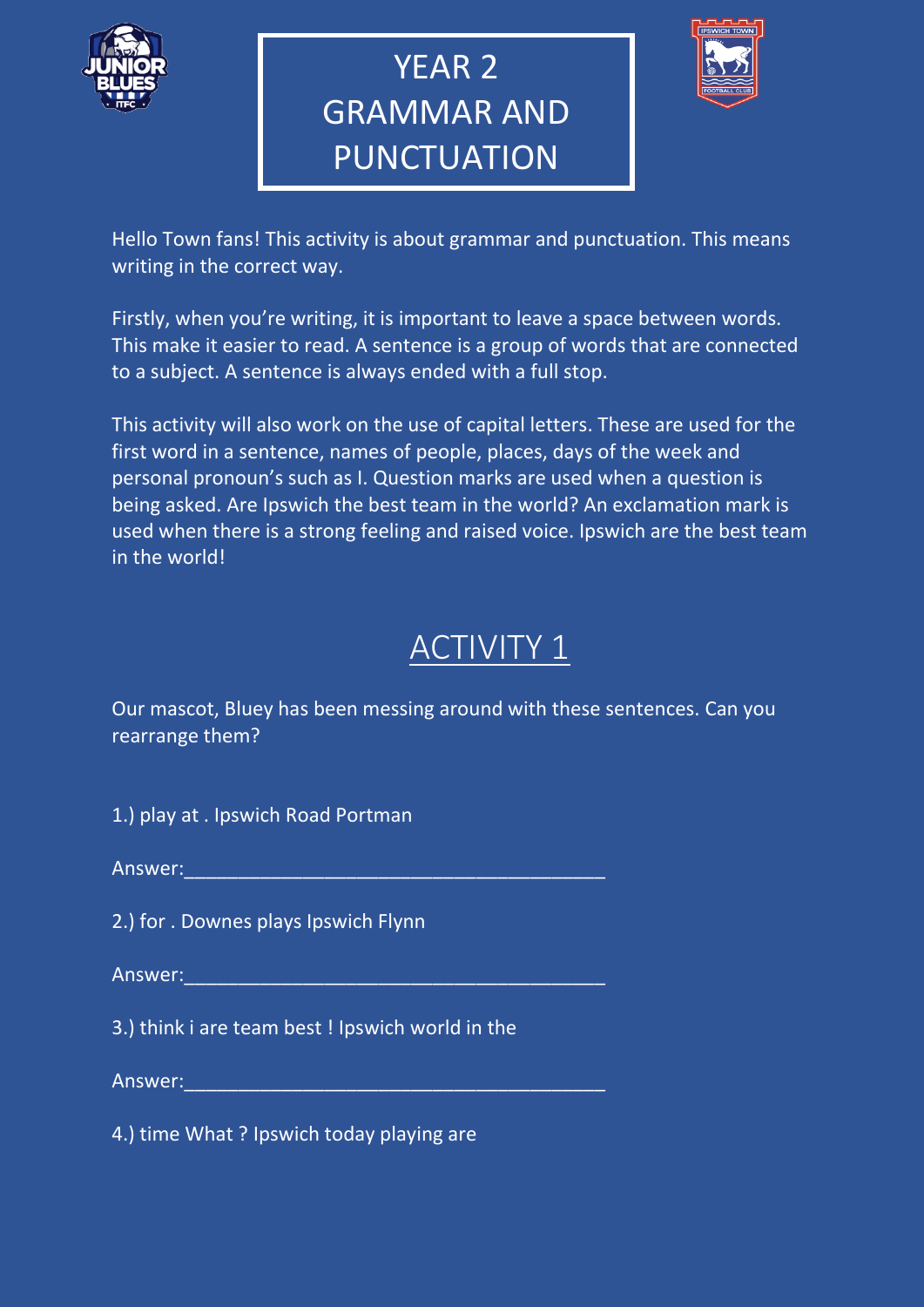

 $\overline{\phantom{a}}$ 

Answer:



5.) mascot the . Bluey is Town for Ipswich

Answer:

Extra time challenge! Can you add an adjective to make these sentences more exciting? An adjective is a describing word which helps describe a noun. E.g. Brilliant Ipswich.

Well done! How did you do? I got out of 5 correct.

### **ACTIVITY 2**

Bluey needs your help to complete each sentence below with the correct conjunction so that each one makes sense. Conjunctions are joining words that used to link sentences together.

Circle the correct conjunction for each sentence.

The conjunctions available are 'if', 'when', 'because' or 'that'

1.) Ipswich play at Portman Road if / when / because / that is our stadium.

2.) Norwood said **if / when / because / that** he enjoys playing with Lankester and Downes.

3.) My dad said I can play football **if / when / because / that** I do my homework.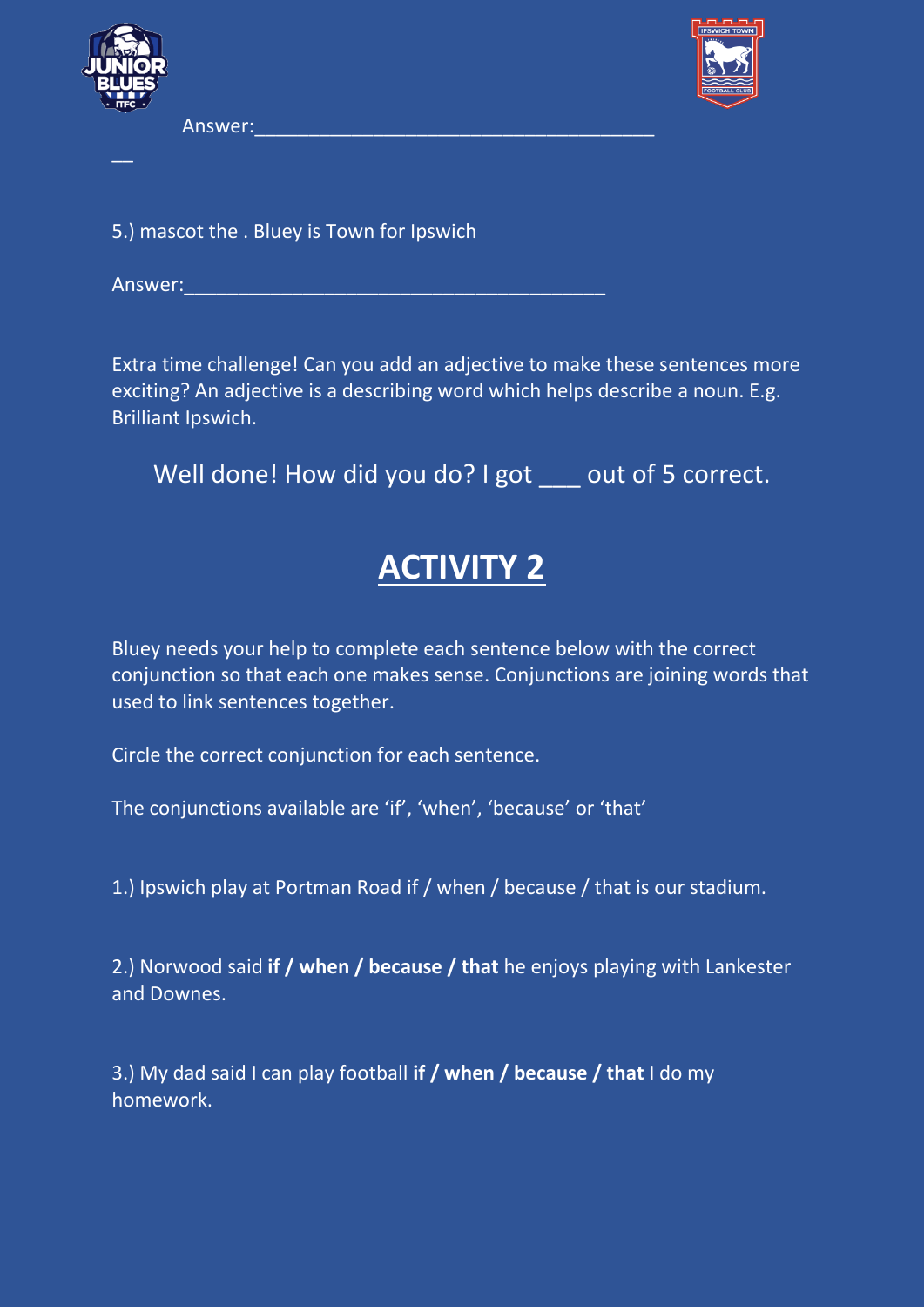



3.) Paul Lambert said the team could go on holiday **if / when / because / that** they have won the league.

4.) I told my dad **if / when / because / that** I think Ipswich will win tomorrow.

5.) Ipswich won the FA Cup in 1978 **if / when / because / that** they beat Arsenal in the final.

6.) I can't wait to play football in my new boots **if / when / because / that** my mum and dad bought me.

Well done! How did you do? I got out of 6 correct.

## ACTIVITY 3

In Year 1 you will have learnt how to form a simple sentence such as 'I play football.' Using the conjunctions you have learned in Activity 2, you will now learn how to write a complex sentence such as 'I play football because I like it.'

Please change the simple sentences below to complex sentences using the conjunction provided. We have completed the first one for you. Use your imagination with these!

 $\_$  , and the set of the set of the set of the set of the set of the set of the set of the set of the set of the set of the set of the set of the set of the set of the set of the set of the set of the set of the set of th

1.) I want to watch Ipswich play **because**\_\_\_\_\_\_\_\_\_\_\_\_\_\_\_\_\_\_\_\_\_\_\_\_\_\_\_\_\_

2.) I wore my new football boots **that**\_\_\_\_\_\_\_\_\_\_\_\_\_\_\_\_\_\_\_\_\_\_\_\_\_\_\_\_\_\_\_\_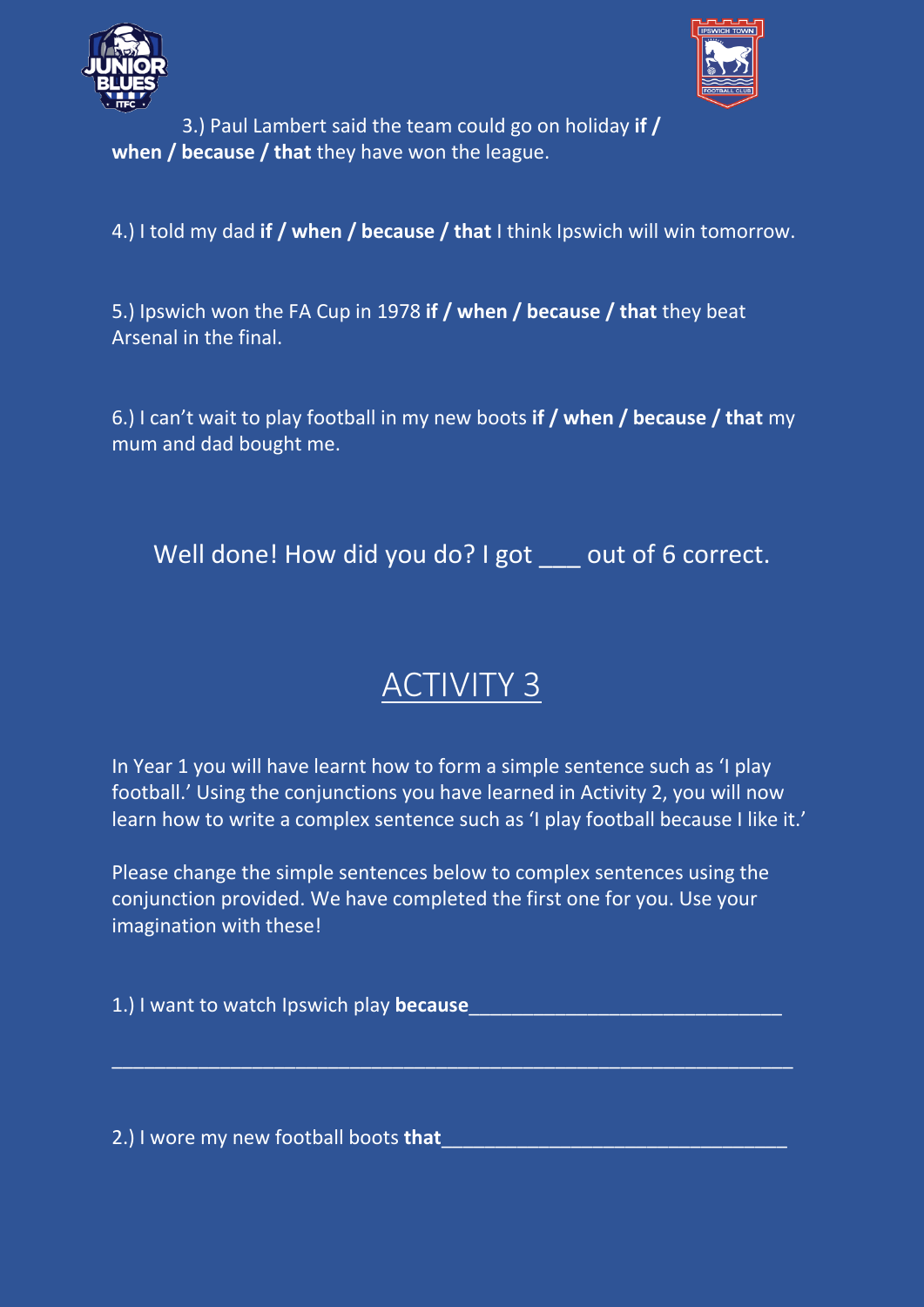



| 4.) Ipswich will beat Norwich if Allen and The Communication of the Communication                                  |
|--------------------------------------------------------------------------------------------------------------------|
|                                                                                                                    |
|                                                                                                                    |
| 5.) I love playing football with my friends because                                                                |
|                                                                                                                    |
|                                                                                                                    |
|                                                                                                                    |
| 6.) I told my teacher that Manuscript Communication of the Communication of the Communication of the Communication |
| <u> 1989 - Johann John Harry, maria al-Amerikaan (h. 1989).</u>                                                    |
|                                                                                                                    |
| 7.) Chambers likes his team mates                                                                                  |
|                                                                                                                    |
|                                                                                                                    |
| 8.) I scored a goal that experience and the series of the series of the series of the series of the series of      |
|                                                                                                                    |

Activity 4 is on the next page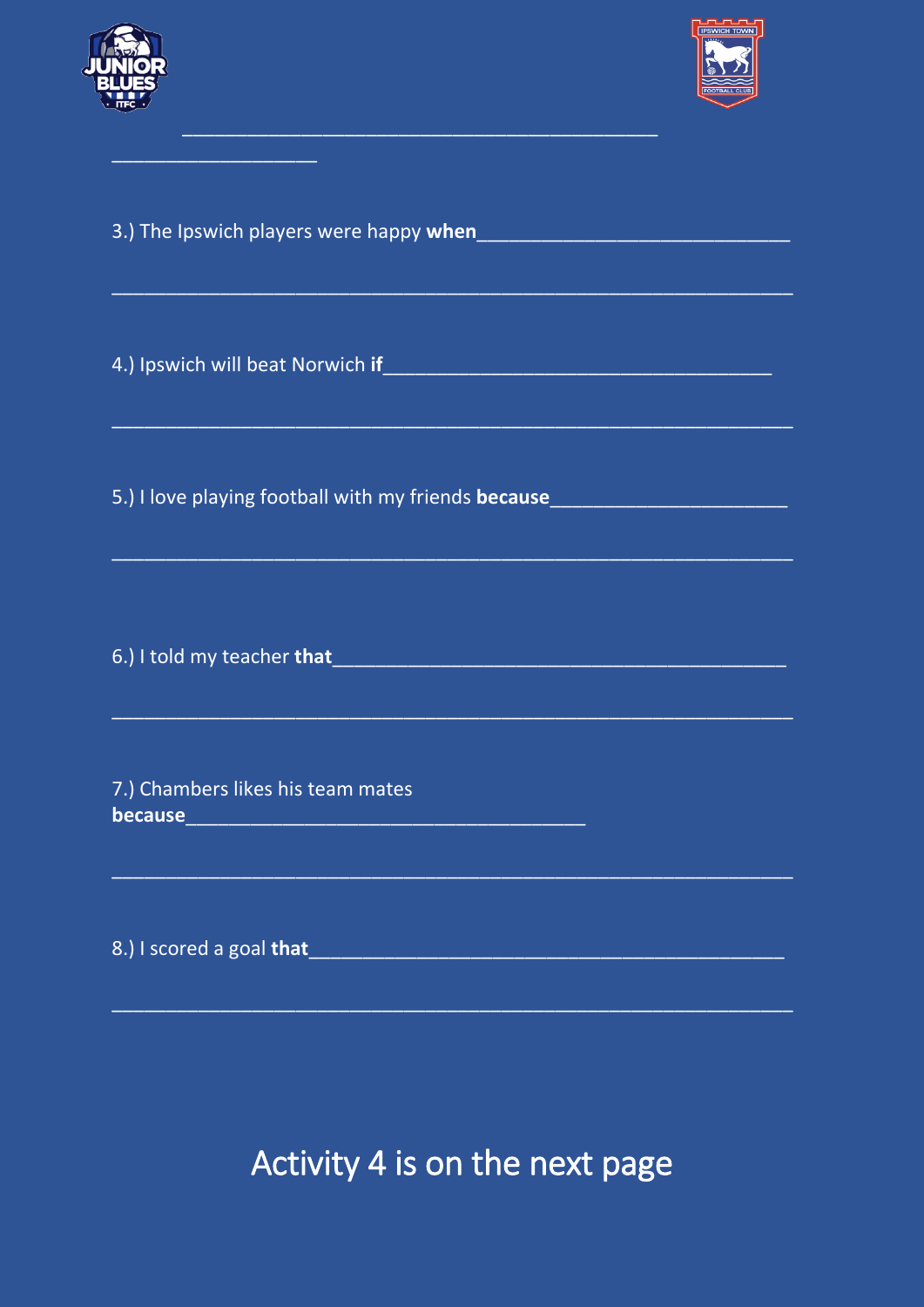



#### ACTIVITY 4

Verbs are words that express actions (doing words). The verb tense tells us when the action took place. The two main tenses are the past tense and present tense.

The past tense means the action has already happened. The present tense means that the action is taking place now.

Can you match the past and present tense verbs? We've done the first one for you.

| Past tense | Present tense |
|------------|---------------|
| Pass       | Passed        |
|            |               |
|            |               |
|            |               |
|            |               |
|            |               |
|            |               |
|            |               |
|            |               |
|            |               |
|            |               |

walk ran give scored walked kick jumped kicked sing run follow gave turn stop followed turned score jump stopped sang